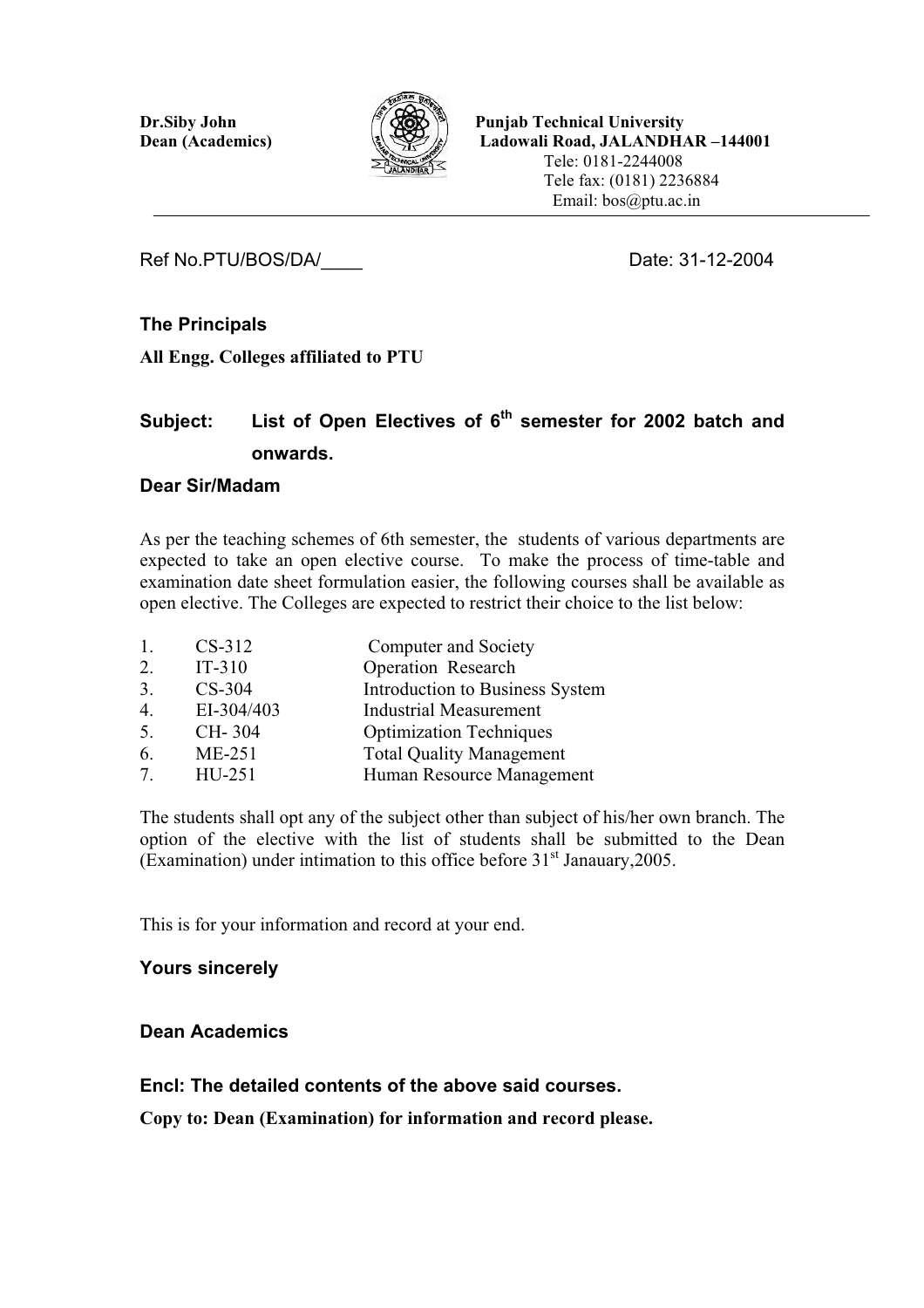### **CS - 312 COMPUTERS AND SOCIETY**

**L T P** 

PREREQUISITES : RDBMS-I & Computer Networks-I.

#### OBJECTIVES:

To study the impact of the large scale introduction of computers on the cultural social and political environment of a country.

To discuss ethical and moral issues of concern to computer scientists and engineers.

COURSE CONTENTS:

A survey of a variety of computer application. [15%]

Impact of introduction of computers and its impact on privacy and security [15%]

Networking of computers and its impact on privacy and security [15%]

Information integrity [10%]

Ethical issues arising out of creation of computer viruses trojan horses etc. [10%]

Intellectual property rights in relation to computer v hardware and software.[15%]

Data banks and their impact on society. [10%]

The role of computer in education. [10%]

TEXTS / REFERENCES:

Weizenbaum, J. Computer Power and Human Reason: from judgement to Calculation. W. H. Freeman, San Francisco, 1976.

Dunlop, C., Kling , R., (Editors) Computerization and Controversy: Value Conflicts and Social Choices, Boston Academic Press, 1991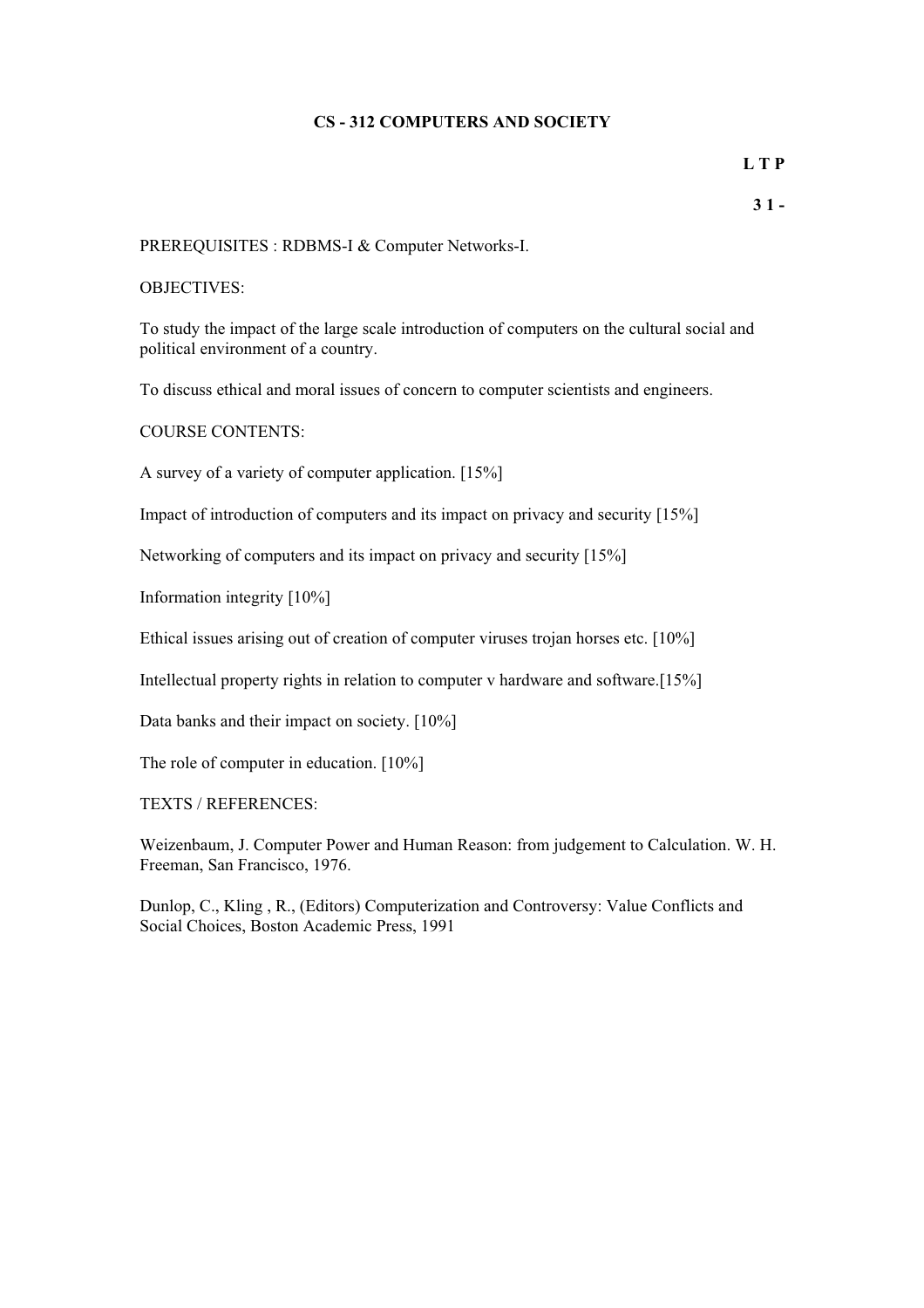#### **IT-310 OPERATION RESEARCH**

**L T P** 

#### **PREREQUISITES:** Mathematics

#### **OBJECTIVES:**

Importance of need to take intelligent decisions is to be emphasized. Using OR major focus should be on how to model various situations in industries and solve them.

#### **COURSE CONTENTS:**

Introduction to OR modeling approach and various real life situations. [5%] Linear programming problems & Applications, Various components of LP problem formulation. Solving Linear Programming problem using simultaneous equations and Graphical Method Simplex method & extensions :

Sensitivity analysis

Duality theory Revised

Simplex Dual Simplex

Transportation and Assignment Problems. [30%]

Network Analysis including PERT-CPM Concepts of network the shortest path minimum spanning tree problem maximum flow problem minimum cost flow problems The network simplex method Project planning  $&$  control with PERT  $&$  CPM [20%]

Integer programming concepts, formulation solution and applications [10%]

Game Theory [10%]

Queuing Theory & Applications [10%]

Linear Goal Programming methods and applications [5%]

Simulation [10%]

#### **REFERENCES:**

- 1. Operation Research by D.S Hira.
- **2.** Operation Research by D.S Sharma.
- 3. F.S Hillier & G.J. Lieberman, Introduction to OR, Mcgraw hill Int. Series 1995
- 4. A Ravindran, Introduction to OR. John Wiley & Sons, 1993
- 5. R.Kapoor, Computer Assisted Decision Models, Tata Mcgraw Hill 1991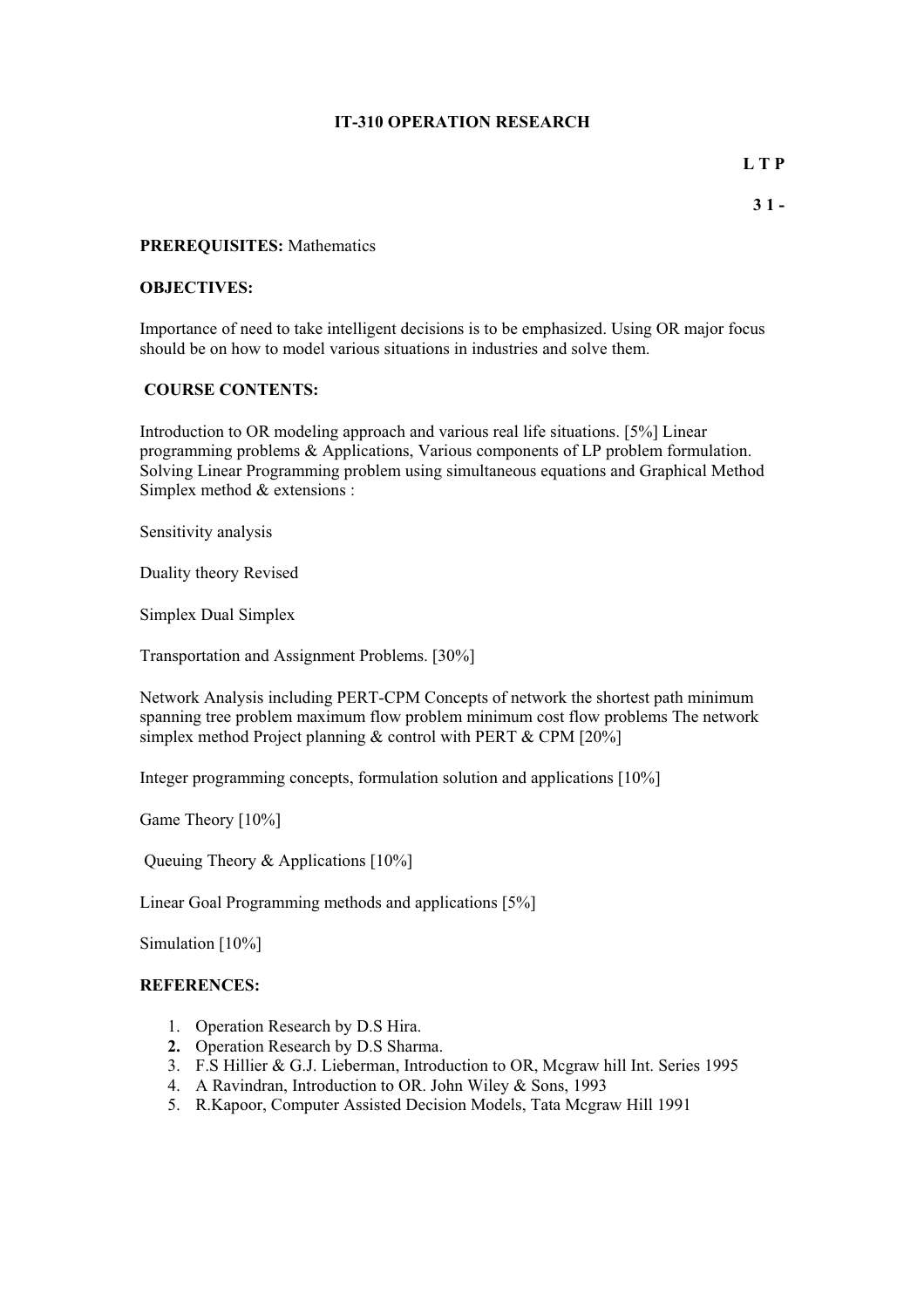#### **CS-304 INTRODUCTION TO BUSINESS SYSTEMS**

#### **OBJECTIVES**

To familiarise students with basics of data processing, COBOL and data management packages. It also introduces students to basics of Software Engineering.

#### **COURSE CONTENTS:**

Introduction to Business System: Data capture, Processing dissemination storage/retrieval: I/O and storage devices terminals printers and disks.

Principles of Data Processing: Data representation and file management in COBOL Sequential indexed and relative files, User interfaces, report writer screen management.

 Data Management Software: Packaged software: Word processors spread sheets, Data management packages such as DBASE and FOXPRO.

Principles of Software Engineering: Software development methodology: System analysis, DFD, ER Model design concepts software architecture file (table0 and process design issues in system implementation. Enterprise Resource Planning (ERP) management, Resource Planning (MRP-2) Software like SAP, MARCAN.

Special topics Introduction to Management Information Systems and Decision Support Systems.

# **TEXT REFERENCES:**

- 1. N.L.Sharda, Structured COBOL Programming with Business application, Pitamber Publishimg Co., First Edition, 1990.
- 2. M.K.Roy and D.Ghosh Dastidar, COBOL Programming, Tata McGraw Hill 1985.
- 3. R.S. Pressman, Software Engineering, McGrw Hill Inc., Third Edition, 1992.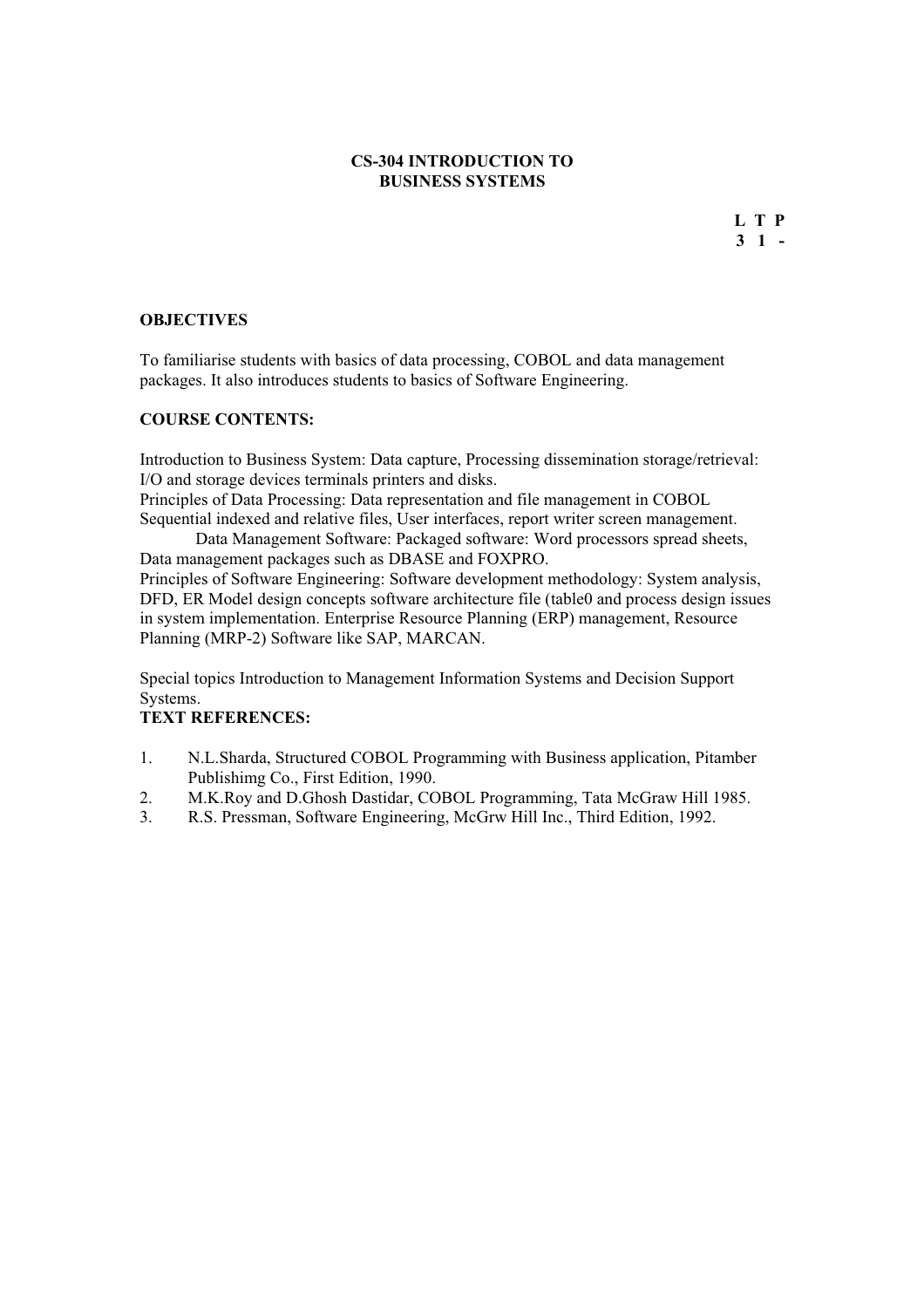## **EI-304/403 - INDUSTRIAL MEASUREMENTS**

#### **L T P**

#### **3 1 0**

- 1. Metrology: Line & length standards, gauge blocks mechanical, optical, pneumatic and electrical compactors, interferometry an optical flats, sine bar. Review of displacement, velocity, acceleration and seismic pickups.
- 2. Pressure Measurement: Standards & calibration, Dead weight piston gages & manometers, elastic transducers bourdon tube, bellows & diaphragm, high pressure measurement, vacuum measurement-Mcleod gage, knudsen gauge, thermal conductivity gases, pirani and ionization gauge.
- 3. Temperature Measurement: Standards & calibrations, thermal expansion methods bimetallic thermometers, filled in systems, their errors, thermoelectric sensors electric resistance sensors, junction semiconductor sensors, radiation pyrometry.
- 4. Flow Measurement: Head type, area type, positive displacement type, mass flow meters vortex type, electrical type:- Turbo magnetic, Electro magnetic, ultrasonic Hot wire anemometer, flow marker, open channel flow metering, their working principle and applications.
- 5. Other variable measurements: Mass weight, force, torque & shaft power measurement, level measurement, Humidity & moisture measurement.

#### **BOOKS RECOMMENDED:**

|    | <b>Measurement System</b> | Application & Design: E.O.Forbrlin |
|----|---------------------------|------------------------------------|
|    |                           | McGraw Hill Book Co.,              |
|    | Instrumentation           | Rangan, Mani Sharma, T MH          |
|    | Devices & systems         |                                    |
| 3. | A course in Mechanical    | A.K.Sawhney Dhanpat Rai & Sons     |
|    | Measurement $&$           |                                    |
|    | Instrumentation           |                                    |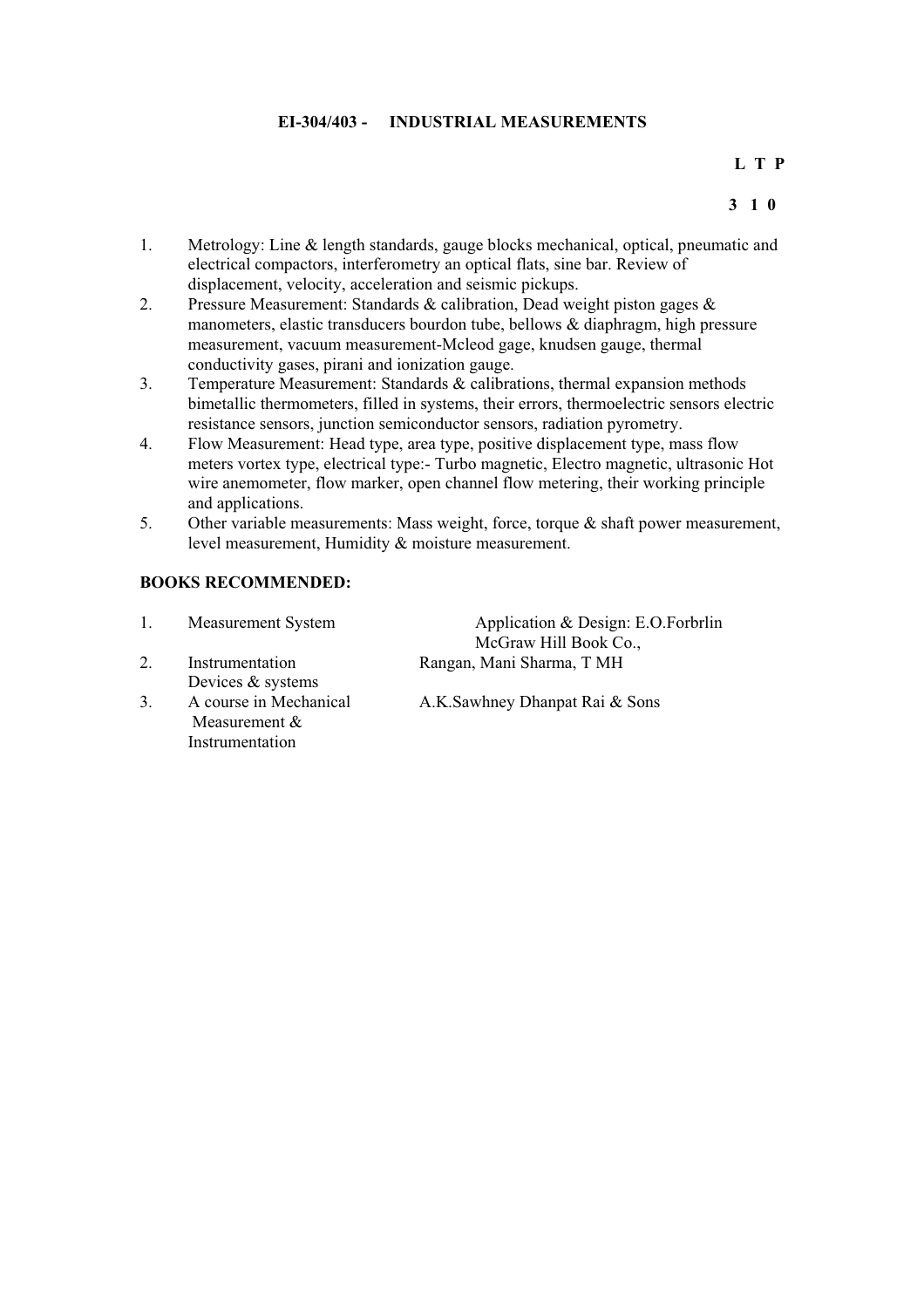# **CH-304 OPTIMIZATION TECHNIQUES**

# **L T P**

#### **3 1 0**

**INTRODUCTION:** Engineering applications of optimization, Design variables,

costraints, objective function, variable bounds, statement and formulation of an optimization problem, Examples of Chemical Engg. Optimization problems, classification of optimization problems, different optimization algorithms.

**OPTIMAL POINT:** Local optimal point, global optimal point and inflection point.

## **SINGLE VARIABLE OPTIMIZATION TECHNIQUES:**

- Optimality criterion.
- Bracketing method (Bounding Phase Method).
- Region elimation methods (Internal halving method, Golden section search method).
- Point estimation method (successive quadratic estimation methods).
- Gradient-based methods (Newton-Raphson method, Bisection method, Secant, Cubic search method).
- Root finding using optimization techniques.

## **MULTIVARIABLE OPTIMIZATION TECHNIQUES:**

- Optimality criterion
- Unidirectional search method
- Direct Search method(Hooke-Jeeves Pattern Search method, Powell's conjugate direction method)
- Gradient-based methods(Steepest descent method, Newton's method, Marquardi's methods)

# **CONSTRUINED OPTIMIZATION ALGORITHMS:**

- Kuhn-Tuckerconditions.
- Transformation method (Penalty function method)
- Direct Search for constrained minimization(variable elimination method, complex search method)

### **LINEAR PROGRAMMING:**

Linear programming problems, Simplex method of linear programming technique.

#### **TEXT BOOK:**

Optimization for Engg. Design by Kalyanmoy Deb. (PHI)

#### **REFERENCE BOOKS:**

- 1. Engg. Optimization by S.S.Rao (New Age).
- 2. Optimization of Chemical Processes by T.I. Edgar & D.M/ Himmalblau

(McGraw Hill).

- 3. Process Optimization with Applications to Metallurgy & Chemical Engg. by Ray & Szekely (Wiley).
- 4. Optimization: Theory & Practice by Beveridge & Schecter, (McGraw Hill).
- 5. Numerical Methods in Engg. & Sc. by B.S. Grewal (Khanna Publishers)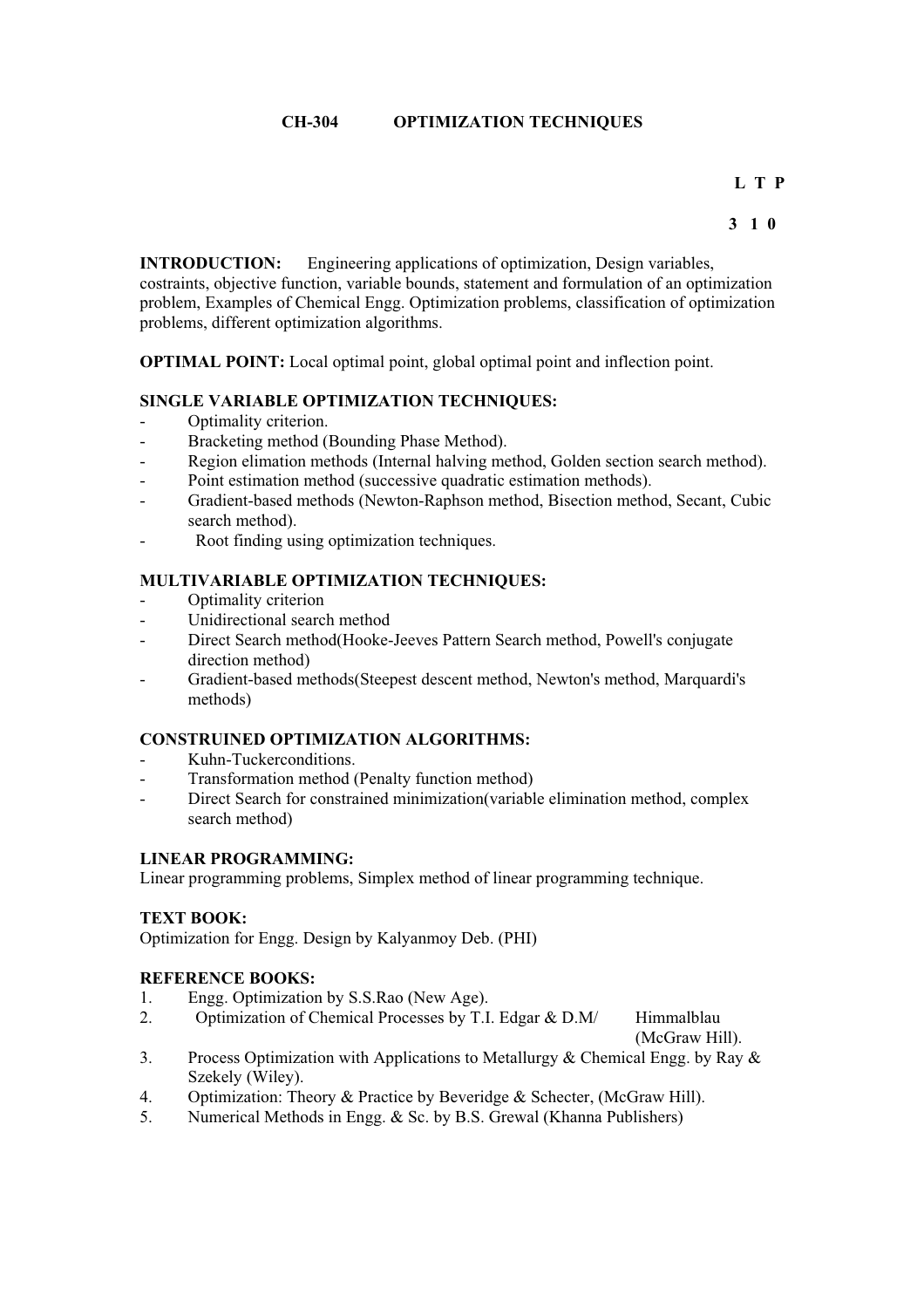### **ME-251 Total Quality management**

# **Detailed Contents**

1. Quality and Total Quality Management; Excellence im manufacturing/service, factors of excellence, relevance of TQM.

2. Concept and definition of quality; total quality control (TQC) and Total Quality Management (TQM), salient features of TQC and TQM. Total Quality Management Models, benefits of TQM.

3. Just-in-time (JIT): Definition: Elements, benefits, equipment layout for JIT system, Kanban system MRP (Material Requirement planning) vs JIT system, Waste elimination, workers involvement through JIT: JIT cause and effect chain, JIT implementation.

4. Customer: Satisfaction, data collection and complaint, redressal mechanism.

5. Planning Process: Policy development and implementation; plan formulation and implementation.

6. Process Management: Factors affecting process management, Quality function development (QFD), and quality assurance system.

7. Total Employees Involvement (TEI): Empowering employees: team building; quality circles; reward and Recognition; education and training, Suggestion schemes.

8. Problems solving Defining problem; Problem identification and solving process; QC tools.

9. Benchmarking definition, concept, process and types of benchmarking.

10. Quality Systems: Concept of quality system standards: relevance and origin of ISO 9000; Benefits; Elements of ISO 9001, ISO 9002, ISO 9003.

11. Advanced techniques of TQM: Design of experiments: failure mode effect analysis: Taguchi methods

#### **BOOKS:**

1. Total Quality Management by sunder Raju, Tata Mcgraw Hill

2. TQM for engineers by M.Zairi, Aditya Books

3. Total Quality Management Handbook by J.L. Hradeskym MCGraw Hill

4. ISO 9000 quality System by Dalela and Saurabh, standard Publishers